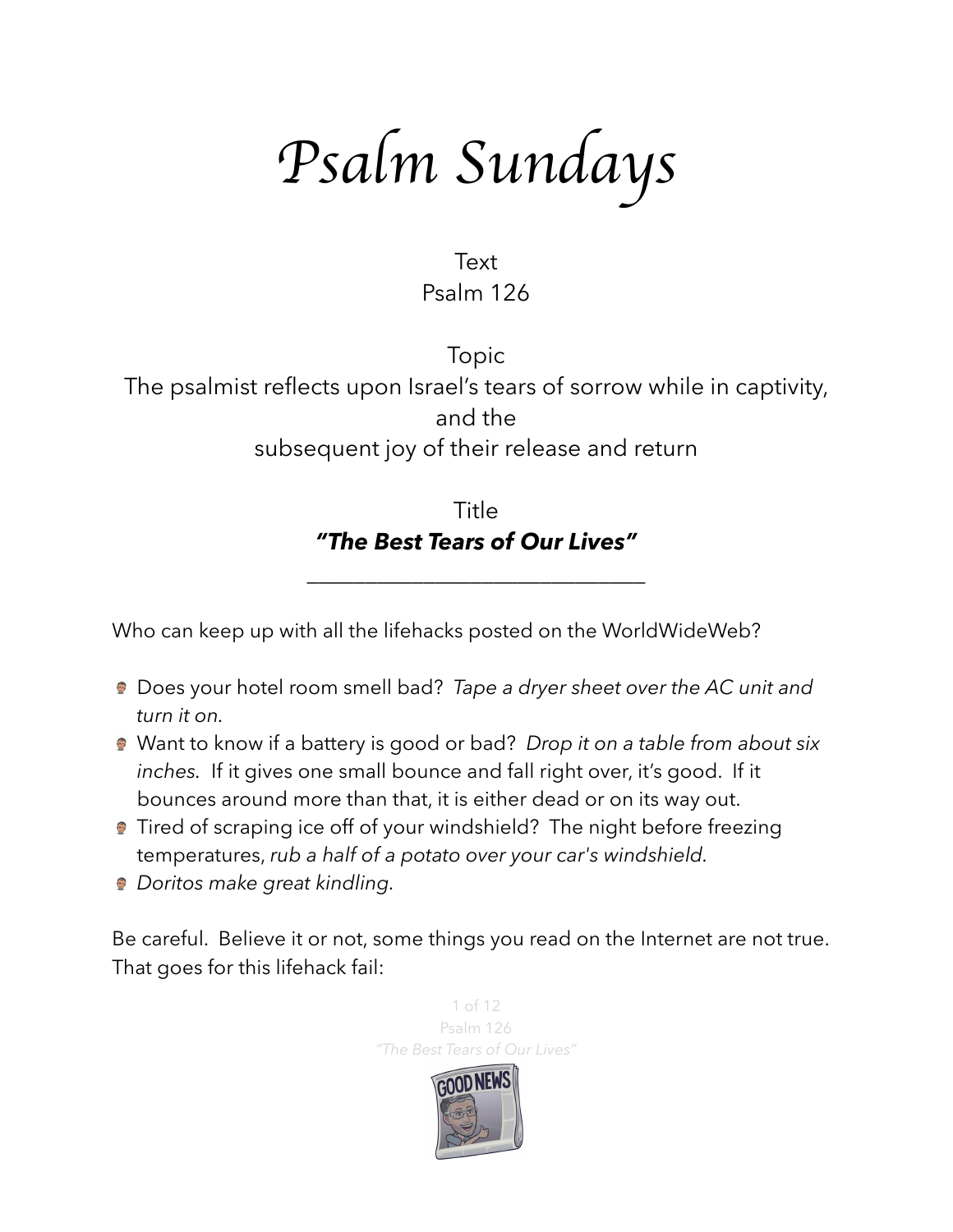If you need to charge your phone but there are no plugs around, soak an onion in some Gatorade and your phone will charge once you plug it into the onion. (Because everyone carries Gatorade and onions).

Some hacks are obviously fakes:

Are the batteries dead in your smoke alarm? Set out a JiffyPop Popcorn. When you hear the kernels popping, *Get out!!*

Worse than fails and fakes are lifehacks that can potentially be fatal:

● No pan to cook a grilled cheese sandwich? Tip your toaster onto its side and 'grill' the sandwich in it. Just make sure you have your fire extinguisher ready [when you set everything on fire.](http://metro.co.uk/2014/04/08/dont-put-a-toaster-on-its-side-and-try-to-make-cheese-on-toast-warns-fire-brigade-4692167/)

Back to helpful lifehacks, here is one for you to have a greener thumb: **Soak seeds in water before planting.** Especially larger seeds, or those that are naturally wrinkled. Soaking speeds the germination.

Presoaking seeds is an ancient hack. **It is hinted at in Psalm 126.** In verse five we read, "Those who sow in tears..." The psalmist is appealing to the familiar practice of sowing seeds and reaping the harvest as a metaphor. Sowing seeds "in tears" must correspond to a farming practice. It only makes sense if the farmers regularly presoaked their seeds. Just as a farmer presoaks seeds, *so the believer 'presoaks' his or her spiritual sowing for the Lord.* The psalmist goes on to explain that the liquid for spiritual presoaking is "tears" from "weeping."

Don't be discouraged though. "Those who sow in tears **shall reap in joy."**

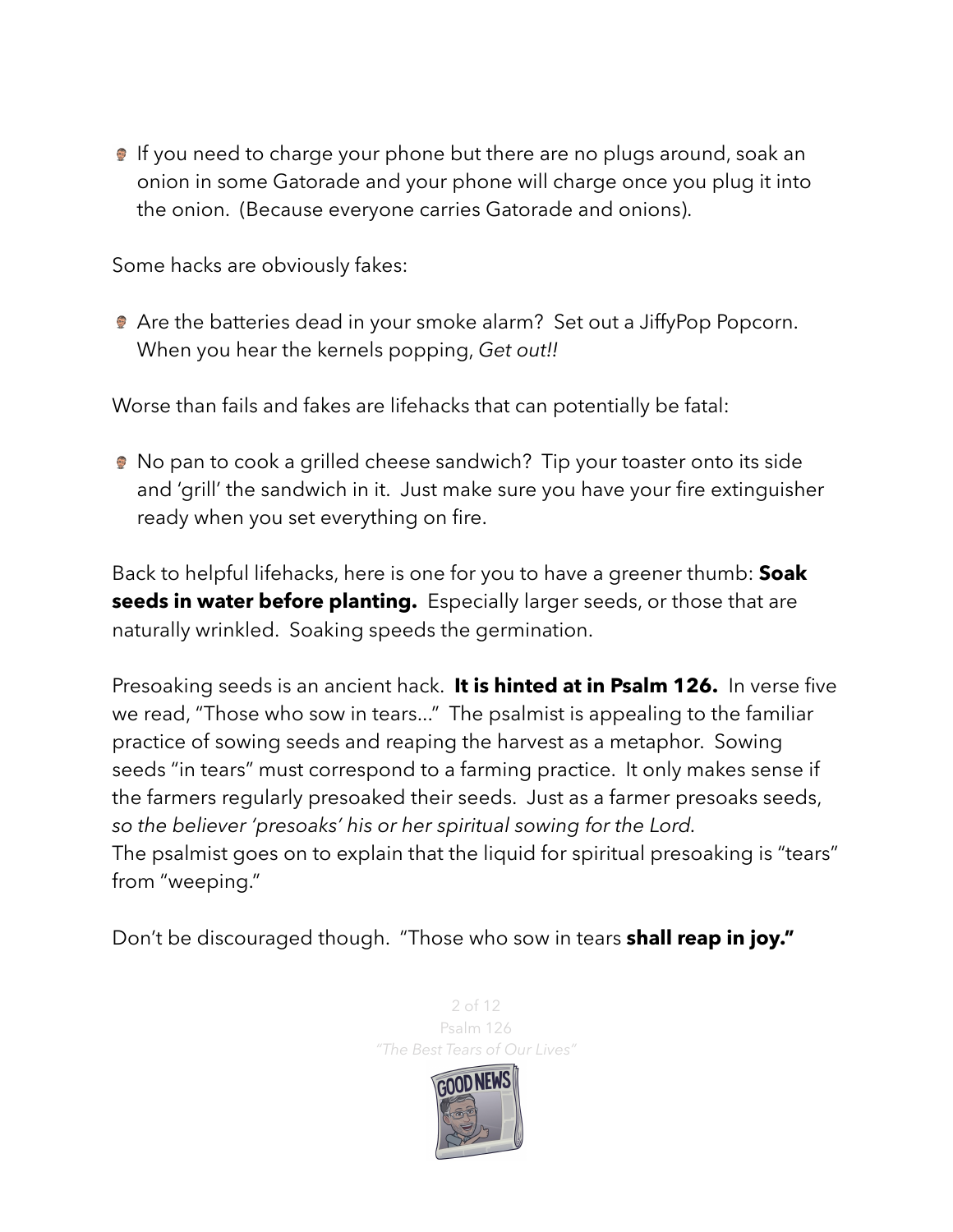I'll organize my comments around two points: #1 Presoaking Your Walk With The Lord In Tears Intensifies Your Hope, and #2 Presoaking Your Walk With The Lord In Tears Increases His Harvest.

## **#1 - Presoaking Your Walk With The Lord In Tears Intensifies Your Hope (v1-3)**

Psalm 126 commemorates the joy of Israel being released from their captivity to return to the Promised Land.

This is one of the fifteen travel psalms pilgrims sang on their pilgrimage to Jerusalem to celebrate one of the annual feasts. If any psalms elicited an emotional response, it was these.

Do any particular songs move you? I'll bet your answer is, "Yes." National anthems... Military anthems... Maybe your school's Alma Mater, if you're feeling nostalgic.

Secular songs, too, can elicit emotion. Little Jackie Paper loved that rascal Puff, And brought him strings and sealing wax and other fancy stuff.

*A dragon lives forever but not so little boys Painted wings and giant's rings make way for other toys One gray night it happened Jackie Paper came no more And Puff, that mighty dragon, he ceased his fearless roar* 

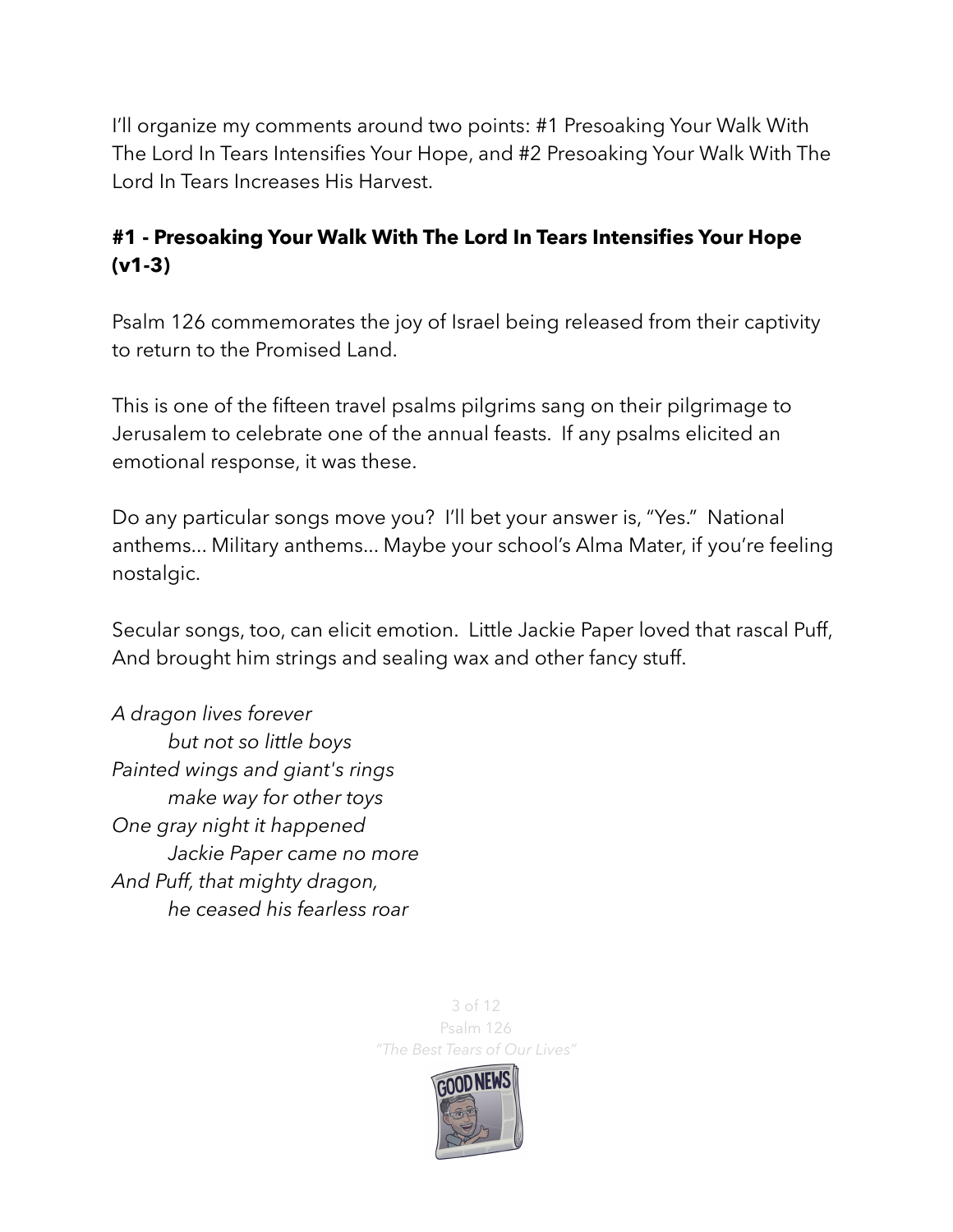Made in the image of God, we are emotional creatures. Christians sometimes struggle with integrating emotion into their spiritual lives. One pastor put it this way:

[Our emotions can] occupy two ends of a spectrum:

- **One danger is emotionalism, in which we allow our feelings to interpret our** circumstances and form our thoughts about God. This is putting feelings before faith.
- **The other danger is a kind of stoicism, where faith is rooted in theology but** void of affection. This tendency removes feelings from faith altogether. While it is true that our emotions should not lead our theology, it is vital to our faith that theology lead to a deep experience of our triune God.

Doesn't it stand to reason that songs of praise ought to genuinely move you? It's a good self-exam to ask if songs to the Lord move you. If not, ask "Why not?"

Psa 126:1 A Song of Ascents. When the LORD brought back the captivity of Zion, We were like those who dream.

"The captivity of Zion" the psalmist had in mind was most likely their years in Babylon. It was a doozy. In a series of three sieges, King Nebuchadnezzar destroyed Jerusalem and, of course, Solomon's Temple. Jews were taken to Babylon, held captive.

Their captivity ended just as God prophesied it would:

Jeremiah had previously predicted their captivity in Babylon would end after 70 years (Jeremiah 29:10).

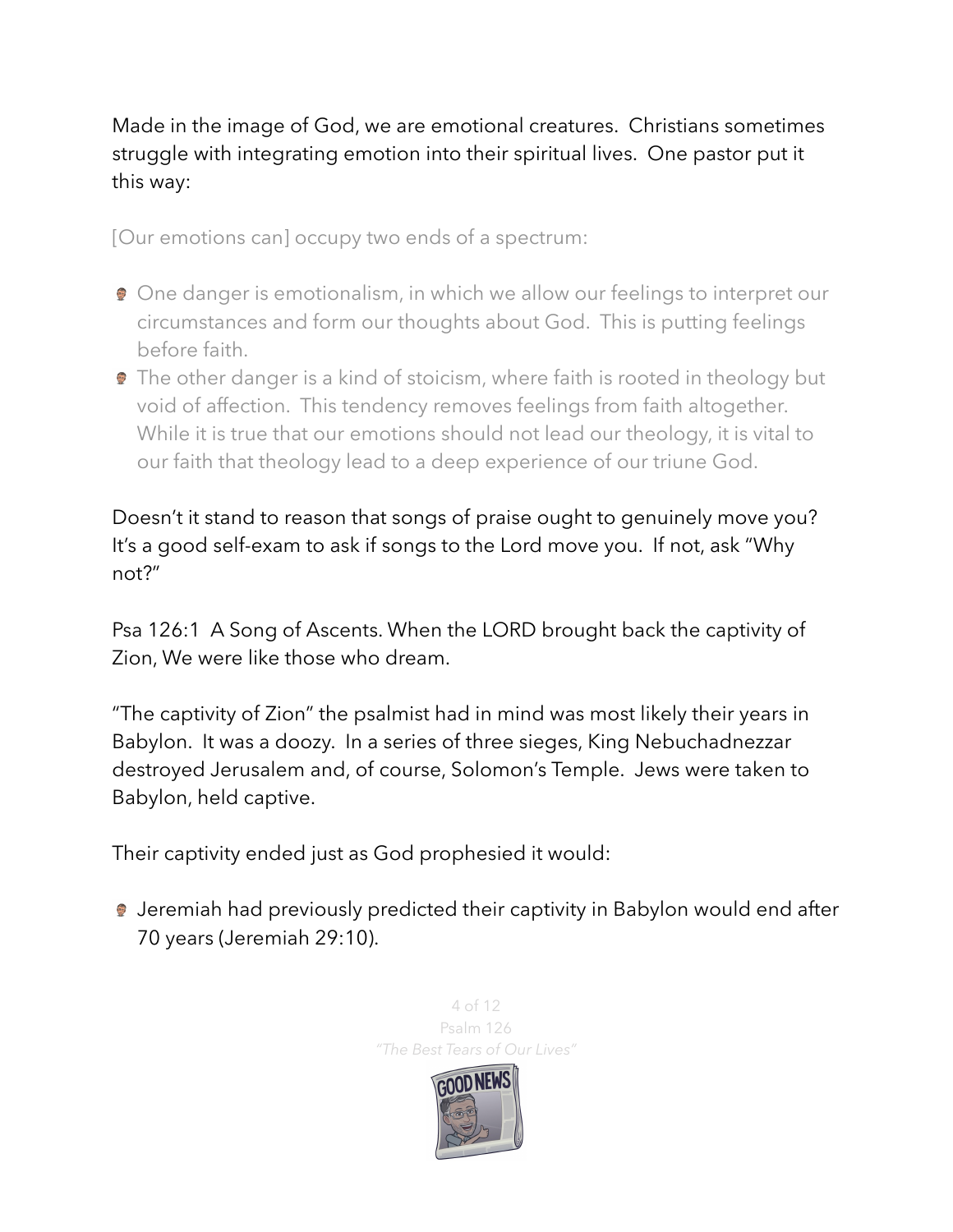● One hundred years before he was born, the prophet Isaiah called King Cyrus of Persia by name, and predicted he would issue a decree to allow Israel return and rebuild (Isaiah 44&45).

Bible prophecy. Wow.

"We were like those who dream." Their release from captivity, followed by the decree of Cyrus permitting their return, was like a dream come true. We'd say they were "living the dream."

For those in-Christ, Jesus has set us free from the power of sin, Satan, and death. We're promised that He will take us home. Unlike the Jews who returned to ruins, we're going the the New Jerusalem, where Jesus is building our forever mansions.

Psa 126:2 Then our mouth was filled with laughter, And our tongue with singing. Then they said among the nations, "The LORD has done great things for them."

Somewhere in church history, someone thought it was more 'spiritual' to be quiet and reserved; to speak in hushed tones in church; to wear your Sunday best; to establish tedious rituals.

I'll admit, sometimes evangelicals can cross a line and be downright disrespectful in church. Where is that line? All I can say is that we need to be led by the Holy Spirit. We can be too formal; we can be too casual.

Maybe this will help. Jesus calls us His "friends" (John 15:15). He is our friend, and He "presents" us to God the Father. It suggests a familial, healthy respect. Not overly formal or casual, but appropriate.



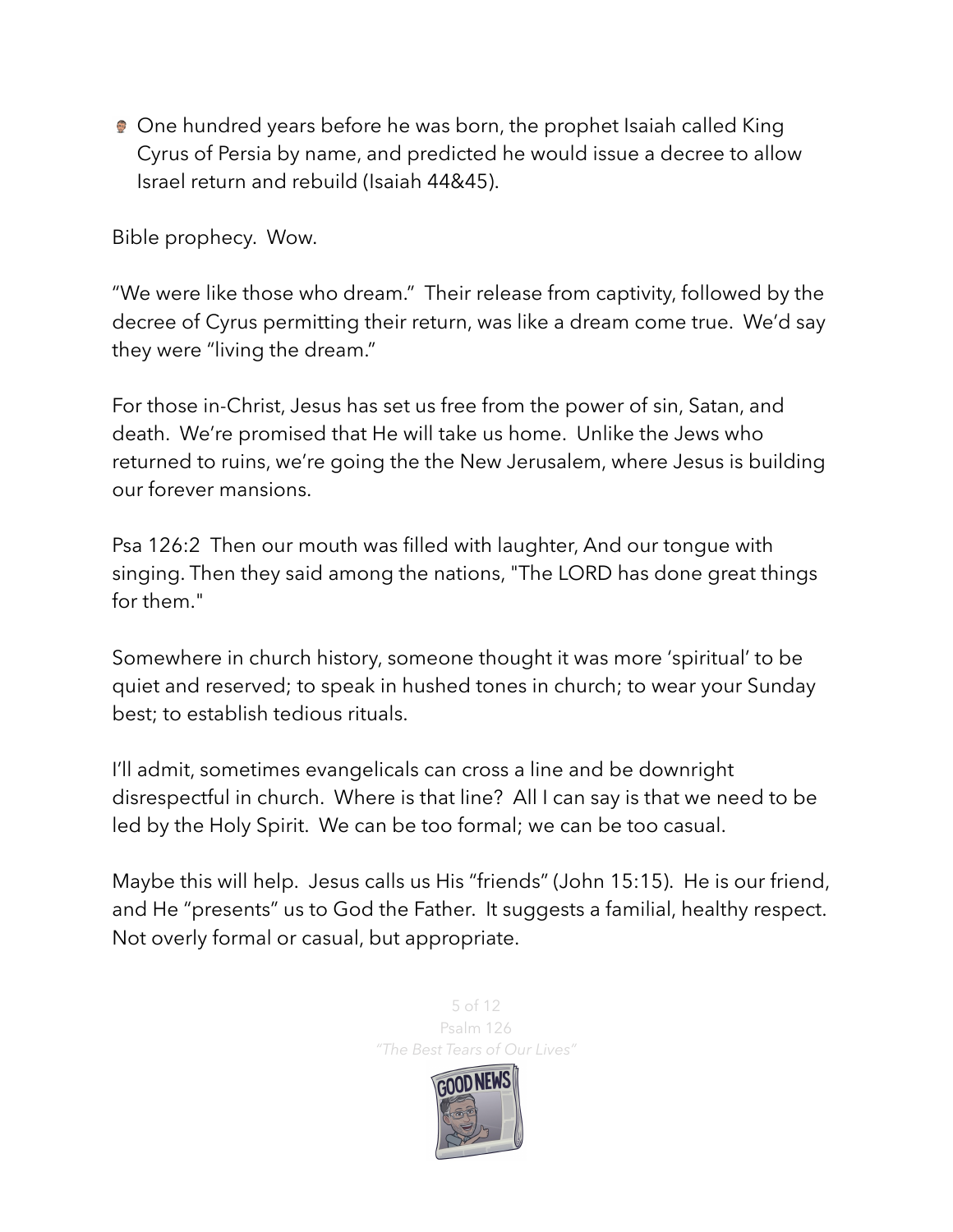When Jesus cried from the Cross, "It is finished," simultaneously the veil in the Temple separating the Holy of Holies from the outer chamber was torn from top to bottom. It signified that believers have immediate access to God. It signified the end of ritual approach to God.

Think, too, about the Lord's Supper. The original one, the one before Jesus was crucified.

Was it at all ritualistic? Not a bit. So why do churches try so hard to turn it into a ritual?

Sure, it replaced Passover. But the celebration of the original Passover also had very little (if any) ritual. Most of our ideas about Passover and the Lord's Supper are traditions we have added.

The psalmist mentions "laughter." He did not mean some crazy outpouring of holy laughter that was uncontrollable. But he certainly did mean laughing.

Don't we try to get infants to laugh? We do it because their laughter is precious, and contagious. So is the laughter of God's children on the earth.

"Then they said among the nations, "The LORD has done great things for them." No one can discount the historic facts:

- Greater, more powerful, empires subjected Israel. She survived them, and thrives.
- **Nations have tried to completely exterminate Jews. They survived.**

God made unconditional promises to Israel, and despite their disobedience and disbelief, He preserved them, and will save them in the end. "All Israel" who survive the future Great Tribulation will be saved.

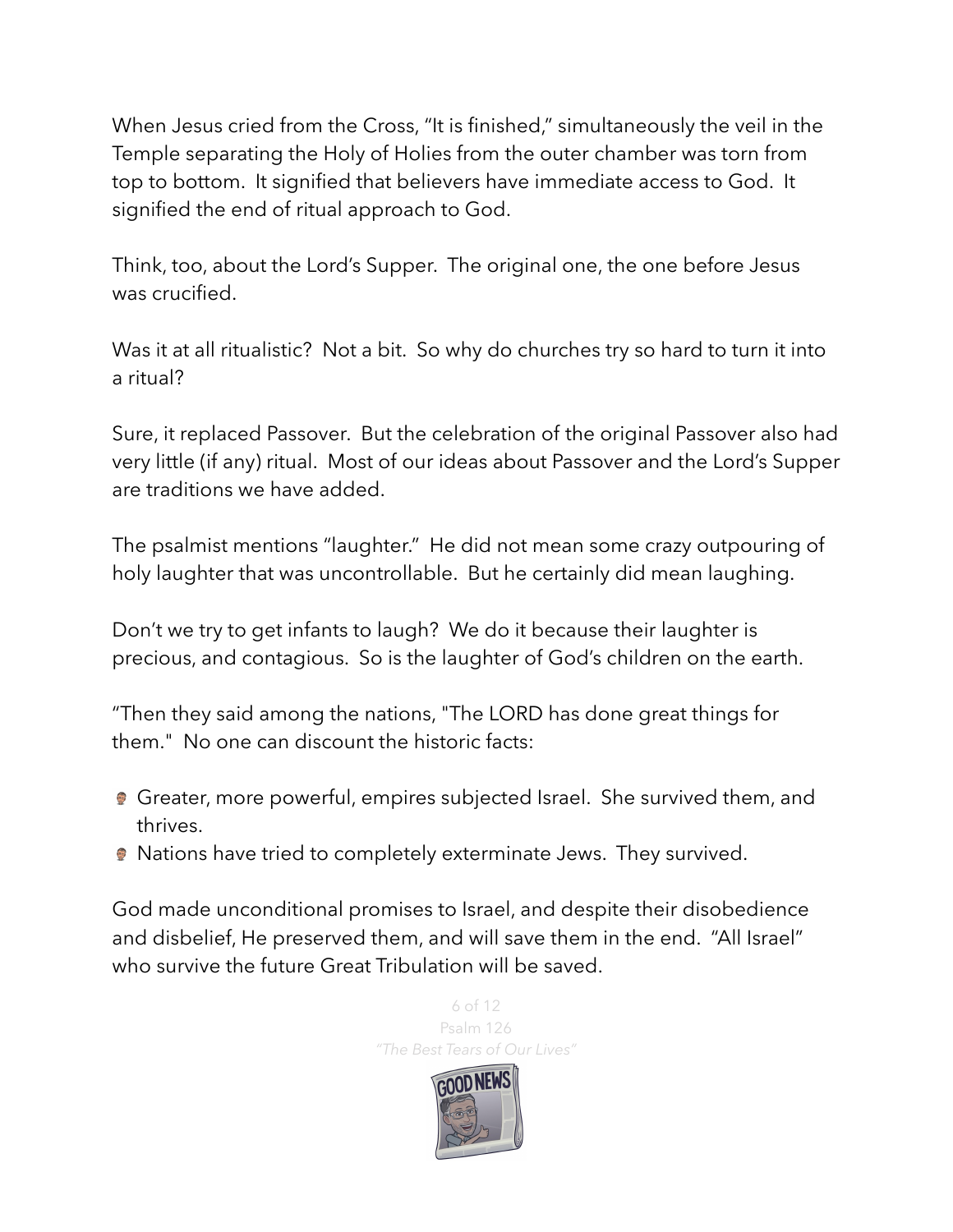Psa 126:3 The LORD has done great things for us, *And* we are glad.

The psalmist makes it personal. In verse two, he spoke of "them." Here he said "us." It's OK to make the Bible personal:

- "God so loved the world" becomes, "God so loved Gene."
- "[God] is longsuffering toward [insert name of nonbeliever], not willing that any should perish but that all should come to repentance" (Second Peter 3:9).

Try it for yourself.

"And we are glad." I have a tough time understanding the exact meaning of "glad." It's antonyms are *sad, unhappy,* and *upset.*

Bottom line: If I consider that my captivity to sin, Satan, and death is over, and that I'm going to Heaven in death or alive, I have no good reason to *remain* sad, unhappy, or upset.

It doesn't mean we suppress our feelings. It means we process them through the lens of spiritual truth.

The apostle Paul suggested something like this to the church in Thessalonica. Believers were dying; The fellowship was crying. Paul told them to not "sorrow as others who have no hope" (4:13). Process sorrow through the lens of hope and you bring forth a sanctified sorrow.

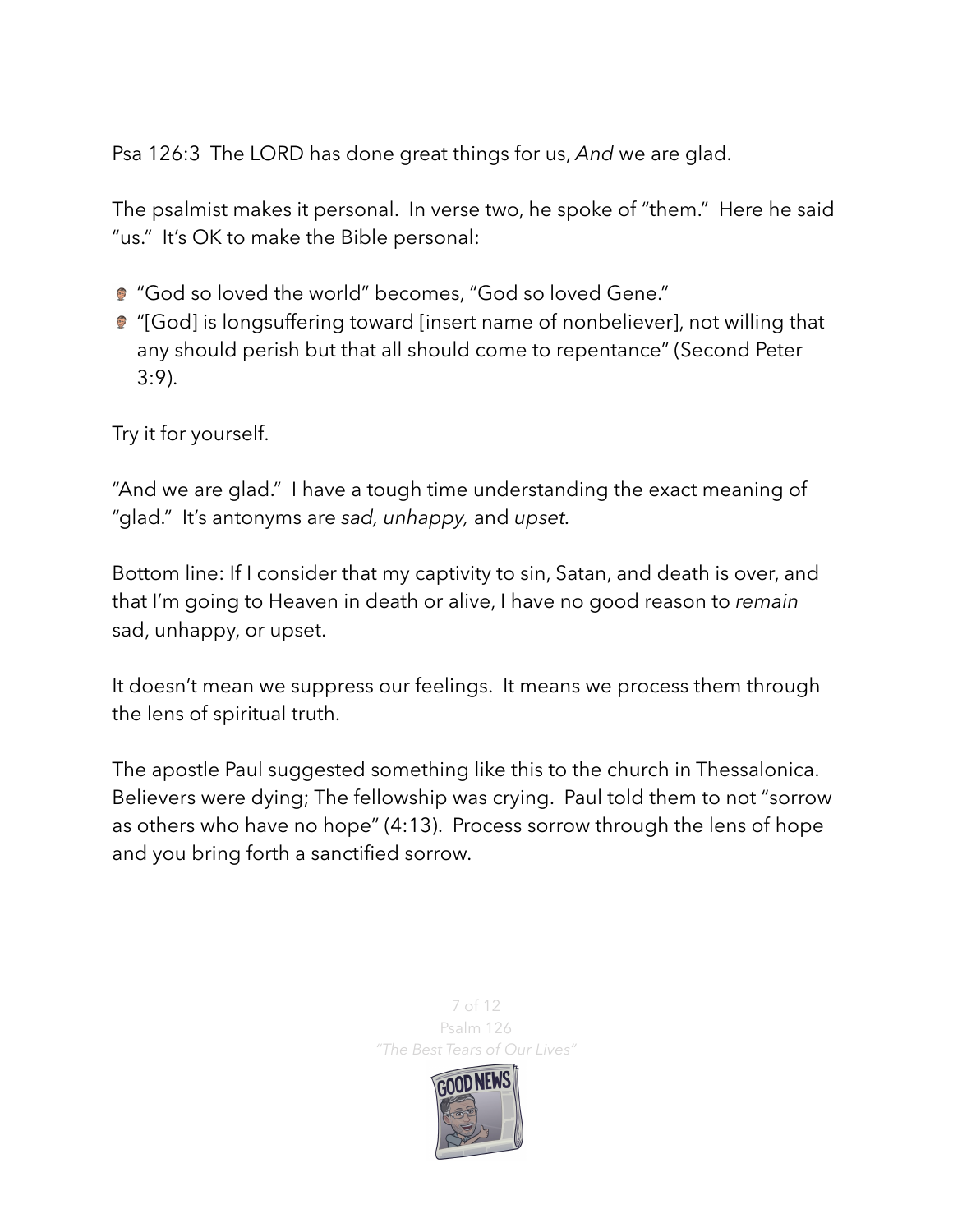e haven't talked directly about presoaking thus far. The metaphor won't be introduced until verses four and five.

We can extrapolate from what we've discussed that the presoaking we'll read about **intensifies your hope.** 

The hope we are talking about is the certainty of the return of Jesus in the clouds to resurrect the dead in Christ, and to snatch away living believers.

Do you feel strongly about that? Is that the hope that determines how you are "living the dream" as you wait?

## **#2 - Presoaking Your Walk With The Lord In Tears Increases His Harvest (v4-5)**

Human beings are the only biological creatures on earth to shed emotional tears. Tears of emotion are chemically different than those caused by physical forces (*e.g.,* wind, fumes, and allergies).

One scholar observed, "The Bible has no fewer than 510 references to crying and uses at least 11 words in New Testament Greek to describe crying."

The New Testament highlights three times that Jesus wept during His brief three-and-one-half year ministry. He cried a lot more as "the Man of sorrows," but these three are recorded:

- 1. He wept at the tomb of His friend, Lazarus, before calling him back from the dead (John 11).
- 2. He wept over Jerusalem on account of the judgment that was coming upon it for the Jewish leaders having rejected Him (Luke 13).

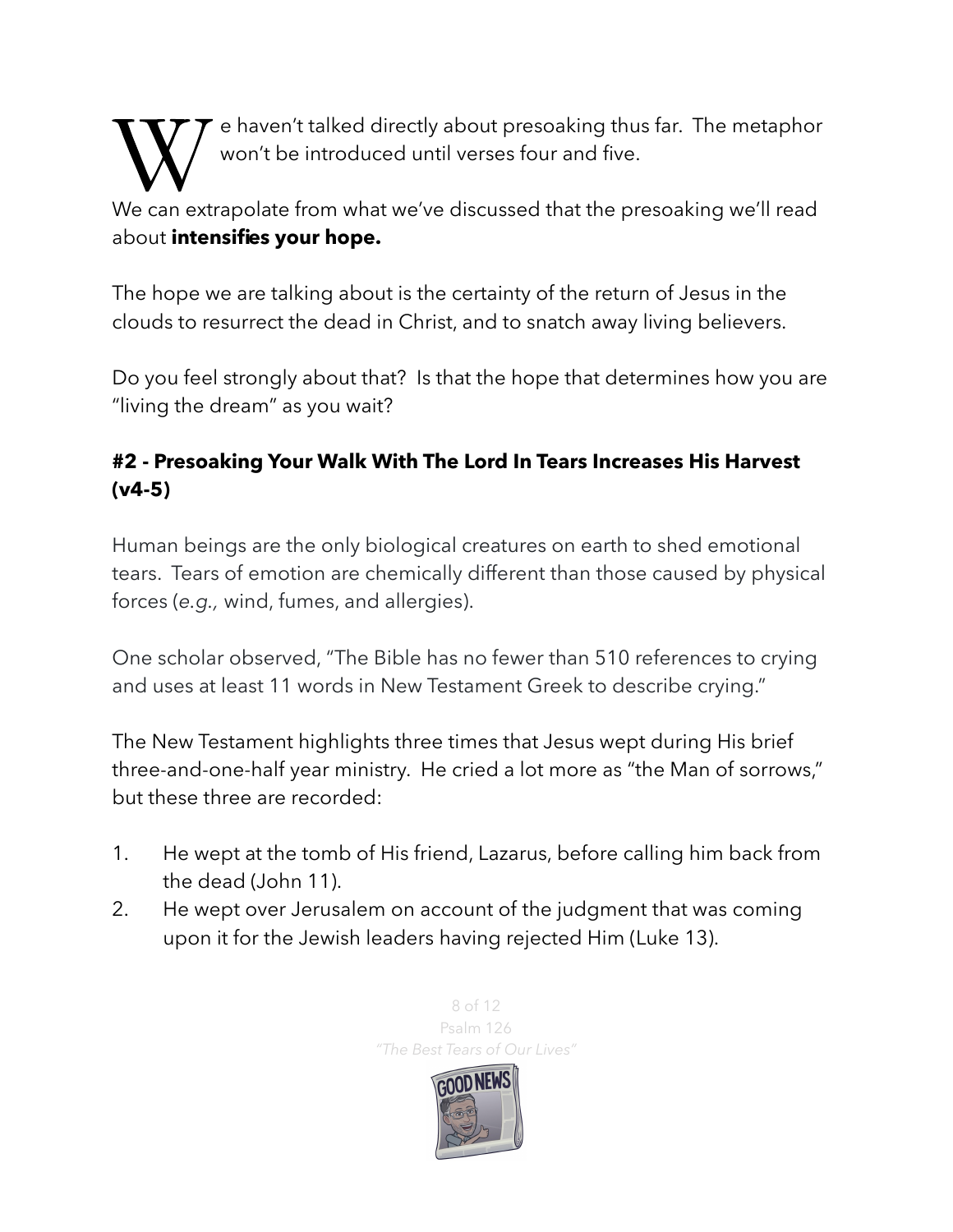3. He shed tears when He prayed hours before His death by crucifixion (Hebrews 5:7).

You've most likely read a devotional by F.B. Meyer. If not, look for titles he has written. F.B. Meyer explains sowing in tears in this typically illuminating sentence: "It is well when Christian workers [soak] their lessons and addresses with their prayers and tears. It is not enough to sow; we may do that lavishly and constantly, but we must add passion, emotion, tender pity, strong cryings and tears."

Tears are not just from pain; they can be from pity. Compassion can produce tears. Keep in mind we are talking about a gamut of emotions.

Jesus put it this way to the first century church in Ephesus: "I have *this* against you, that you have left your first love" (Revelation 2:4).

The church in Ephesus was doing a lot of sowing. But it lacked genuine emotion.

Let's say you have morning devotions. Have they become mechanical? On a human level, think back to when you first fell in love, and were dating. Didn't you think only of your beloved, and tremble when together?

A Christian's entire time on earth is a betrothal.

The honeymoon doesn't start till after we die, or are raptured. If we are acting as if "the honeymoon is over," Jesus went on to say, "Remember therefore from where you have fallen; repent and do the first works" (v5).

Psa 126:4 Bring back our captivity, O LORD, As the streams in the South.



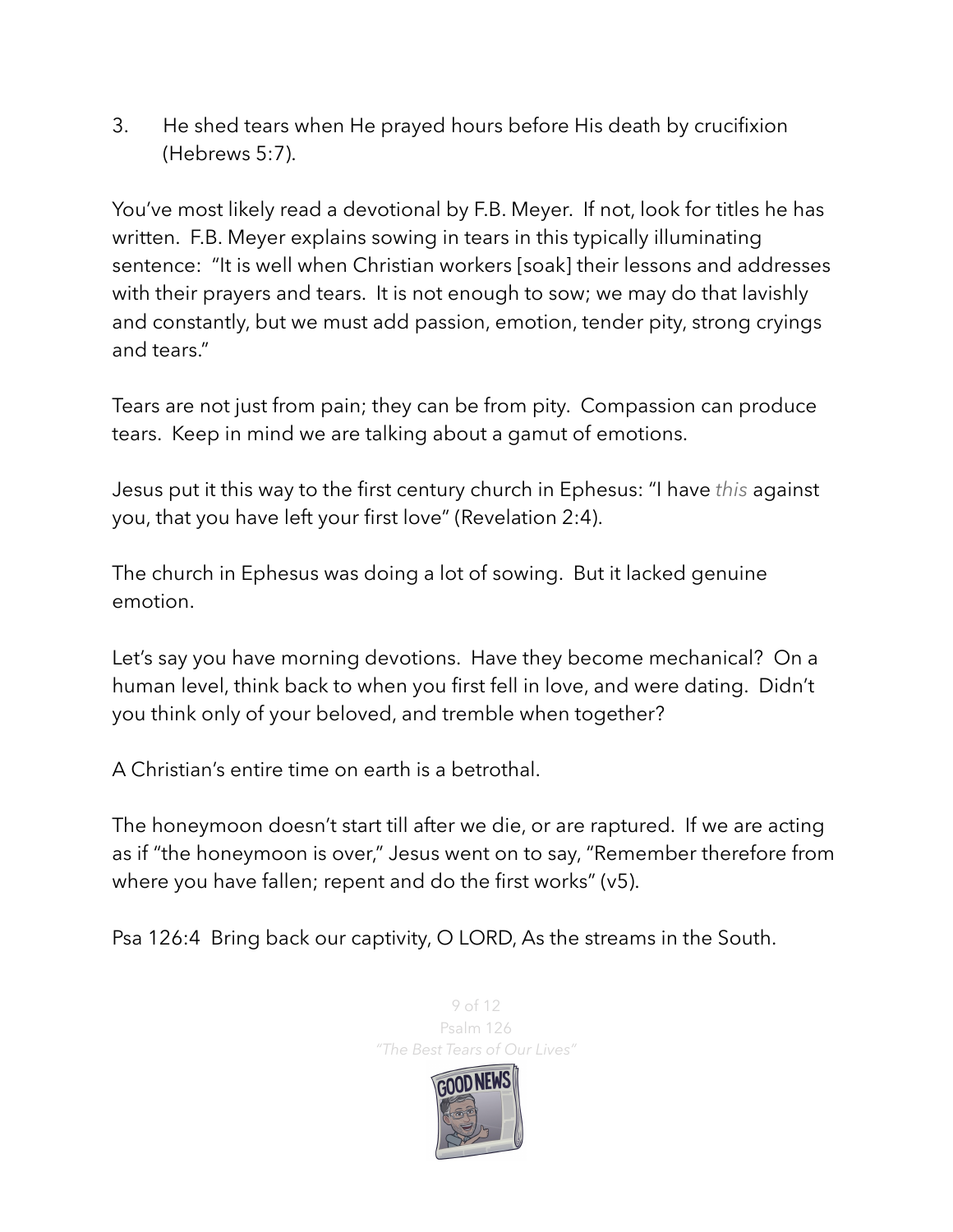"Streams in the South" is also an illustration borrowed from farming. Certain crops in the South depended upon the overflowing of rivers in order to irrigate. No overflow, no crop.

The psalmist, representing all of Israel, was asking God to bless the land with abundance as He had done before the captivity.

The returning Jews found harsh conditions. It was typical for the invading armies to sow the fields with rocks to make planting difficult. The land had not been worked for 70 years. Imagine coming home to your yard after a 70 year absence - and no power tools.

Psa 126:5 Those who sow in tears Shall reap in joy.

The first generation of returnees were sowing after the tears shed during their captivity. Some of them undoubtedly wept as they were sowing, tears of joy at their once again working their own inherited land.

This verse is a promise of God's faithfulness. Yes, they had cried an ocean of tears in Babylon. But now they were reaping joy. It was like the farmer presoaking seeds before sowing to reap a greater harvest.

I wonder how many 'got' the illustration while sowing, before it was recorded in this psalm? God wants to 'speak' to you, to show you things, in ordinary, everyday activities and situations.

Psa 126:6 He who continually goes forth weeping, Bearing seed for sowing, Shall doubtless come again with rejoicing, Bringing his sheaves *with him.* 

This makes the spiritual application. As F.B. Meyer said, "we must add passion, emotion, tender pity, strong cryings and tears" to our sowing for the Lord. The

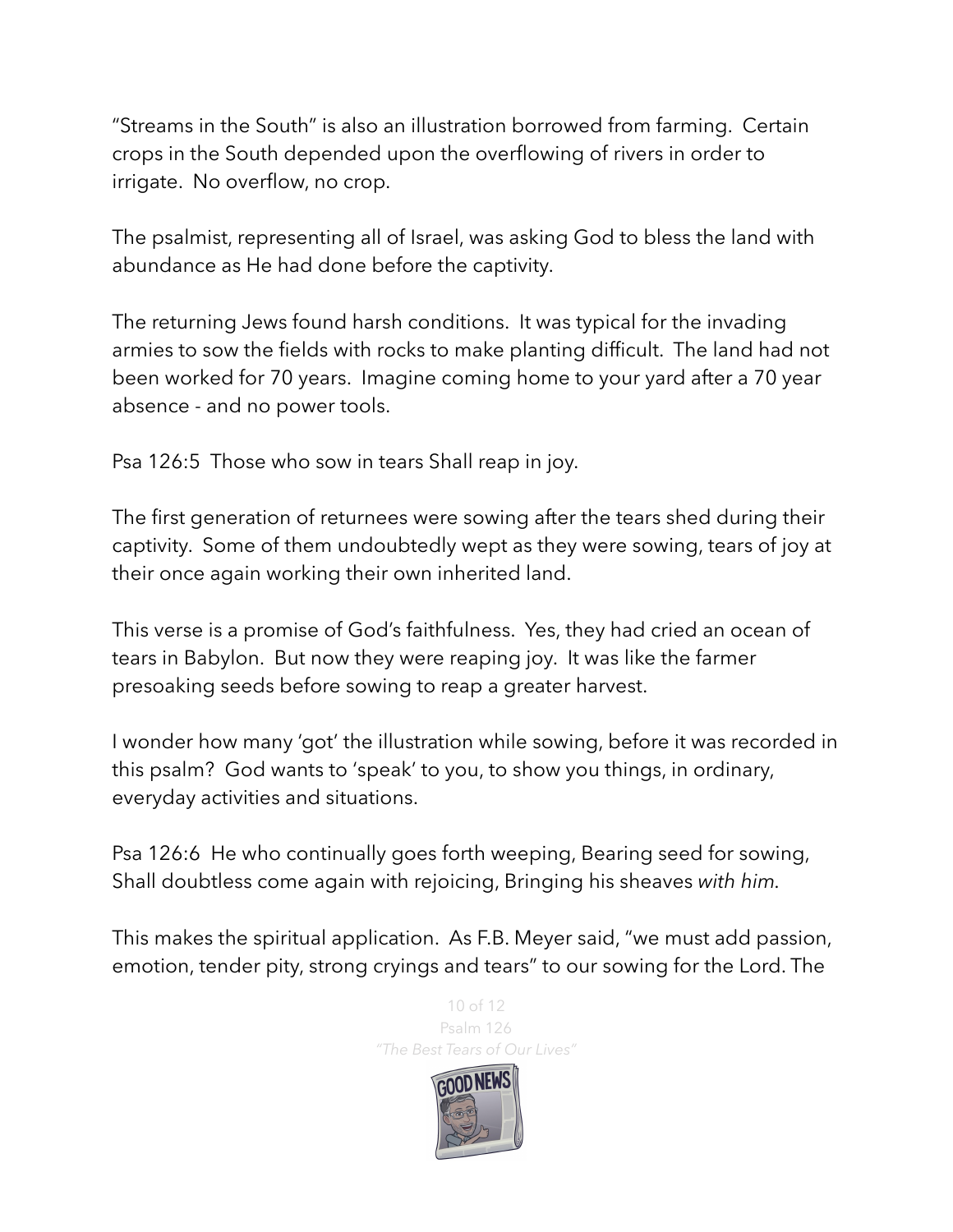work deserves nothing less than our full heart, mind, and strength. The result will be a harvest - a spiritual harvest.

Maybe you are prone to thinking, "I see no abundant spiritual harvest through my impassioned service for Jesus." In the Parable of the Sower, Jesus addressed the question of yield. He said of believers, "But these are the ones sown on good ground, those who hear the word, accept *it,* and bear fruit: some thirtyfold, some sixty, and some a hundred" (Mark 4:20).

Thirtyfold results don't make you a loser. Some fields prove more difficult.

I sometimes think those with the smaller yield will have the greater reward for the difficulties endured. You will have the appropriate "sheaves" when you stand before Jesus to be rewarded.

The tears of God's children are so precious that He preserves and treasures where we read, "Put my tears into your bottle."

The tears of God's children are so precious that He preserves and treasures them as a costly liquid.

Emotional tears are composed of [water,](https://en.wikipedia.org/wiki/Water) [salts](https://en.wikipedia.org/wiki/Salt_(chemistry)), [antibodies](https://en.wikipedia.org/wiki/Antibody), and antibacterial enzymes. They also contain concentrations of stress hormones.

Allow me a bit of speculation. Could it be that God distills all the tears of your life into a single bottle that has the chemical composition of the tears you cried? Each of our formulas would be unique - either a little, or a lot, different.

Maybe it will be a fragrance, made from tears. Eternity by Jesus Christ; Jadore by Jesus Christ; Eau de Gene; Yves Saint Gene.